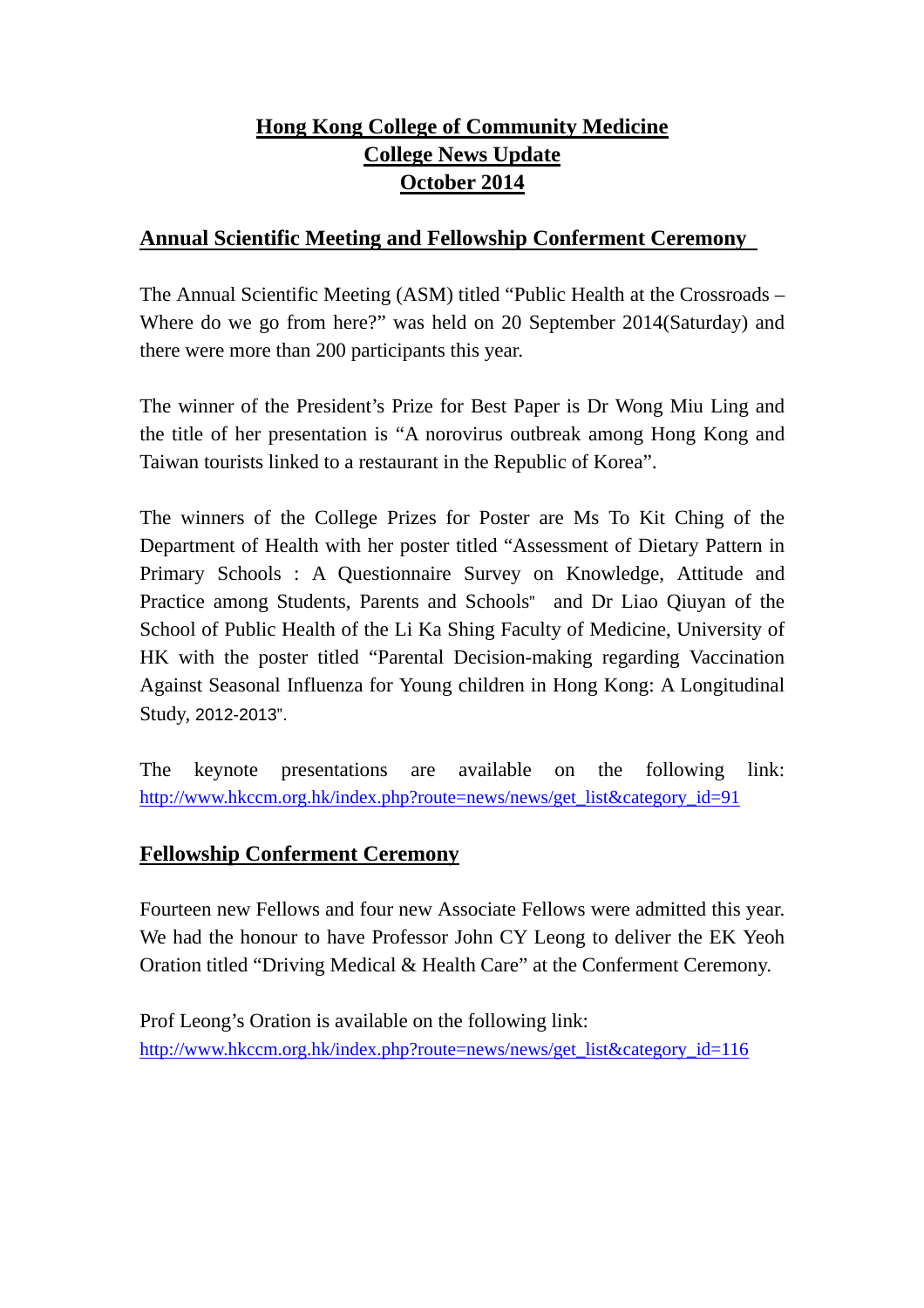

## **Liasion with overseas Colleges and Organizations**

Professor Fung Hong was invited to attend the following conferences/meetings in Singapore, UK and Australia in the past months.

# *UK Faculty of Public Health Annual Conference 2 - 3 July 2014 Manchester*

Prof Fung met the new President of the Faculty of Public Health Prof John Ashton and was invited to join the Faculty's Annual Dinner to meet the Faculty's officers and other members of the Board.

# *9th Singapore Public Health and Occupational Medicine Conference 28-29 August 2014 Singapore*

Prof Fung was invited to deliver the Plenary Lecture on "Reforms in Health Services Delivery – Lessons from Hong Kong" at the Conference.

Prof Fung was also invited to give a talk on "Medical Leadership in a changing Health System" at the "Visiting Academician Lecture for Fellows".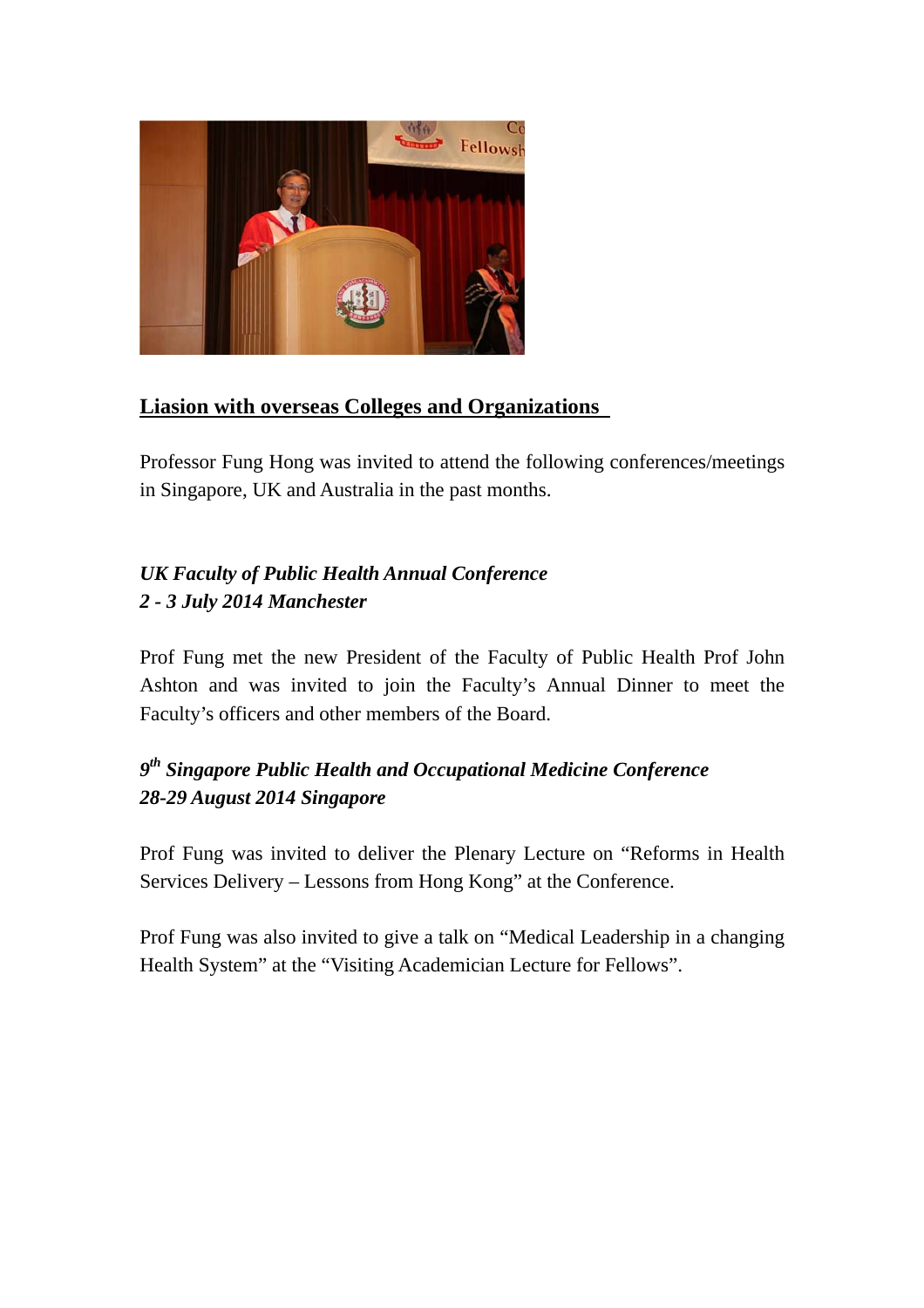

*2014 RACMA Annual Conference 10-12 September 2014, Sydney* 

Prof Fung attended the RACMA's Annual Conference and made a presentation on "Integrated ICT in Hong Kong" at the Conference's Plenary Session.

Prof Fung was also invited to attend the RACMA's Board meeting and presented a report on the Administrative Medicine Training in Hong Kong to the RACMA Board.

Prof Fung also took the opportunity to sign a renewed Memorandum of Understanding with the President of RACMA Dr Lee Gruner to continue the College's collaboration with the RACMA on training and examination in Administrative Medicine for another five years.

Dr Joseph Lui was admitted RACMA Fellow at the Fellowship Conferment Ceremony during the Conference.

The plenary lectures and presentations will soon be available on RACMA's website.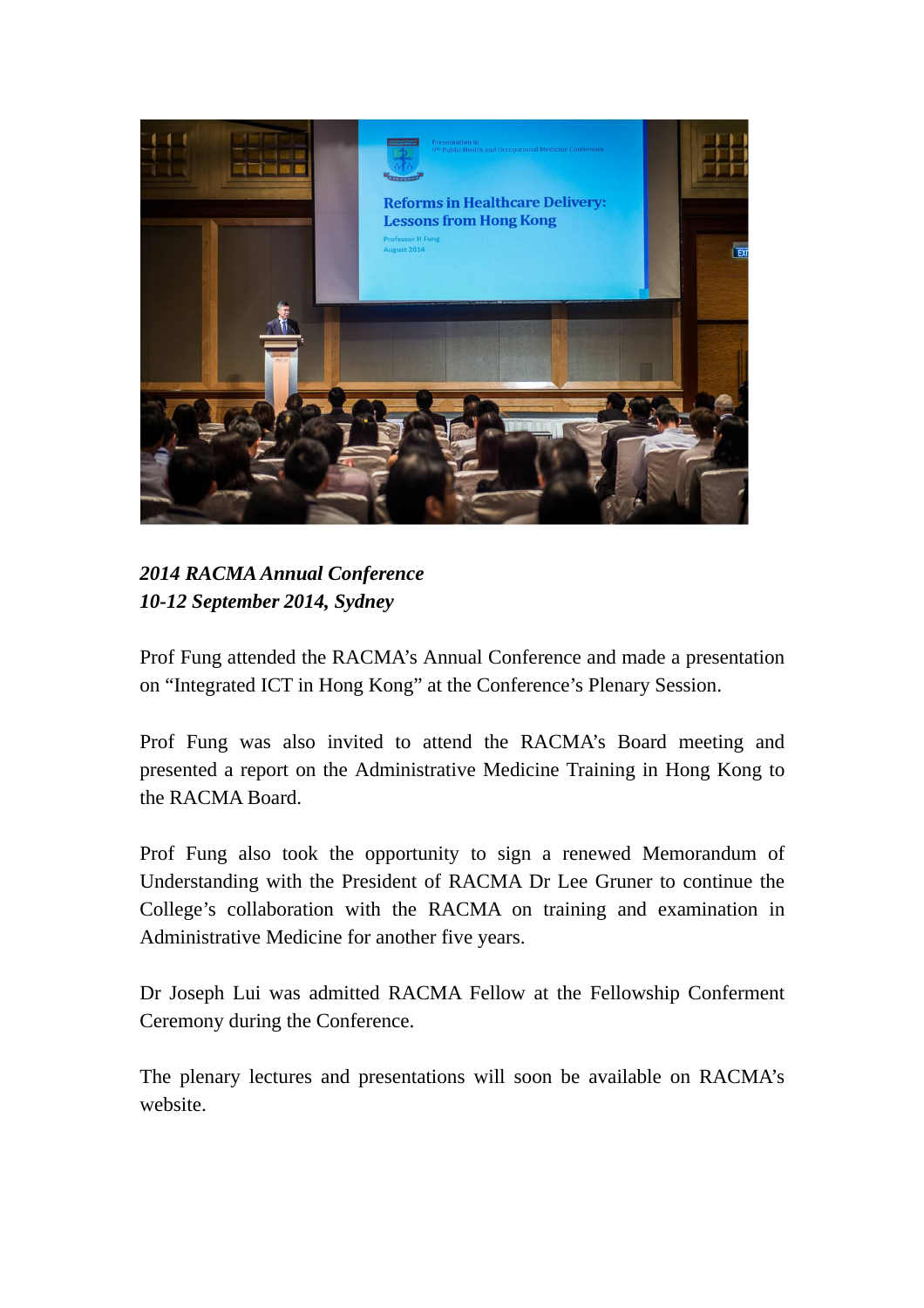

# **HKAM Activities**

# *Launching Ceremony and Scientific Seminar of Hong Kong Jockey Club Disaster Preparedness and Response Institute (HKJCDPRI) 20 August 2014*

The HKJCDPRI was set up under donation of the HK Jockey Club with the HK Academy of Medicine taking the lead, and in collaboration with Harvard University, Chinese University of Hong Kong (CUHK) and University of Hong Kong (HKU). Our College would collaborate with HKAM and both universities to develop the Senior Clinical Program aimed to enhance the training of specialists from all specialists in disaster response. The Program includes disaster response planning, crisis leadership, resource management and crisis communication.

Prof Fung Hong attended the Launching Ceremony of the HKJCDPRI on 20 August which was officiated by the Chief Executive of HKSAR, the Hon C.Y. Leung.

### *HKAM Council Dinner with distinguished young fellows 18 September 2014*

Dr Janet Kwan, winner of the Dr Kathleen So's Prize for outstanding candidates in 2013, was nominated to attend the HKAM's Council Dinner with distinguished young fellows. The dinner was hosted by the HKAM as a recognition of distinguished young fellows of the 15 Colleges.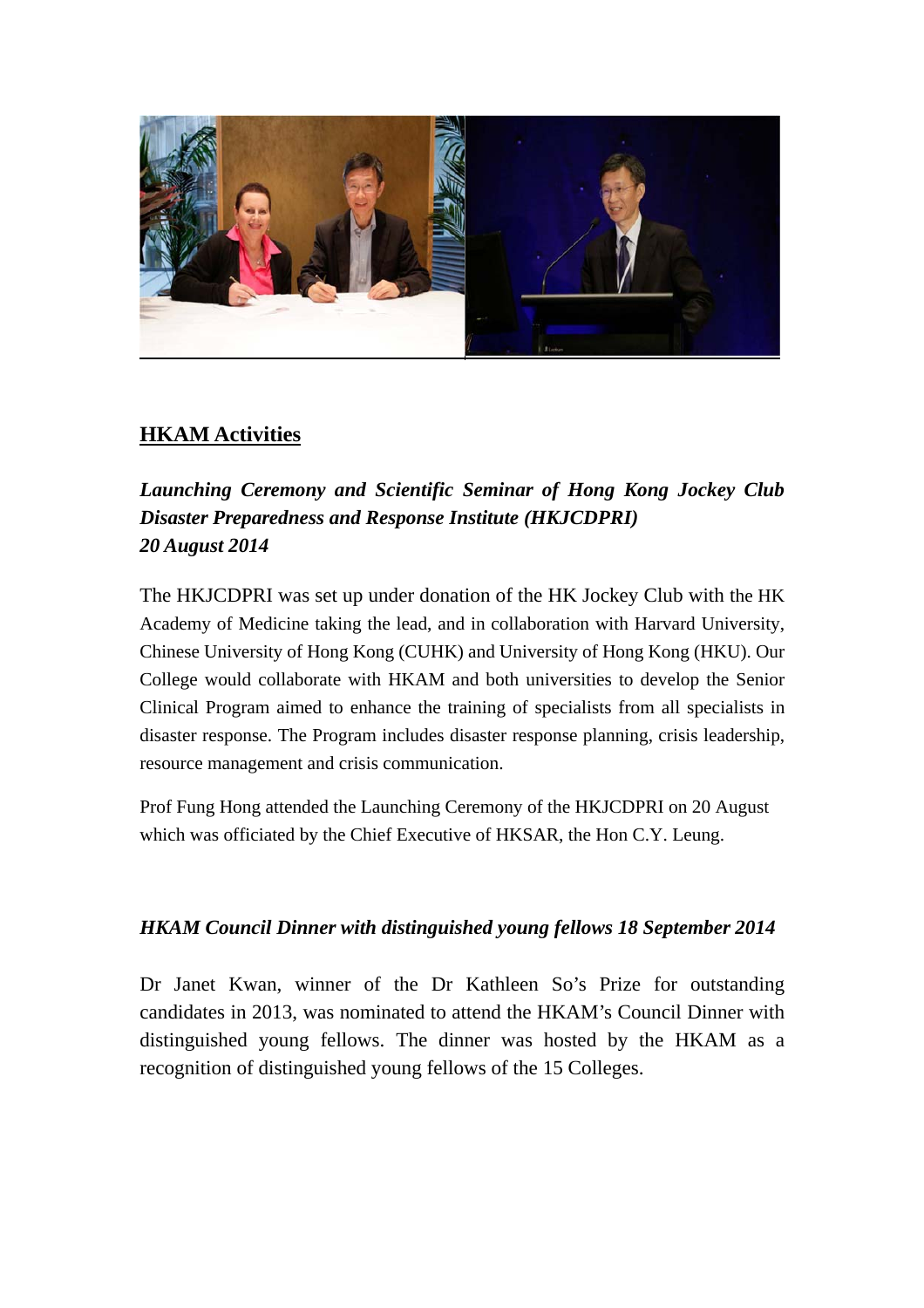#### *Student Exhibition 27 September 2014*

The College participated in the Student Exhibition 2014 "Climbing the Healthcare Ladder" targeted for Secondary 5-6 students, as well as medical and dental university students. There was an exhibition booth displaying the training program and work of our fellows, with pamphlets and souvenirs from the Department of Health, Hospital Authority and the Labour Department. Dr Thomas Tsang, our Vice President, also made a presentation to introduce the training program and work of our College.

#### **Activities with local health organizations**

#### *World Health Day 2014 Publicity and Public Education Campaign*

Prof Fung Hong attended the press conference on 3 April 2014 which marked the kick-off of the Publicity and Public Education Campaign to combat the threat posed by vectors and vector-borne diseases.

Dr Thomas Tsang, Vice President, attended the interview for the Now TV 杏林 在線 programme as part of the publicity and public education campaign, and the interview was broadcast on 21 April 2014.

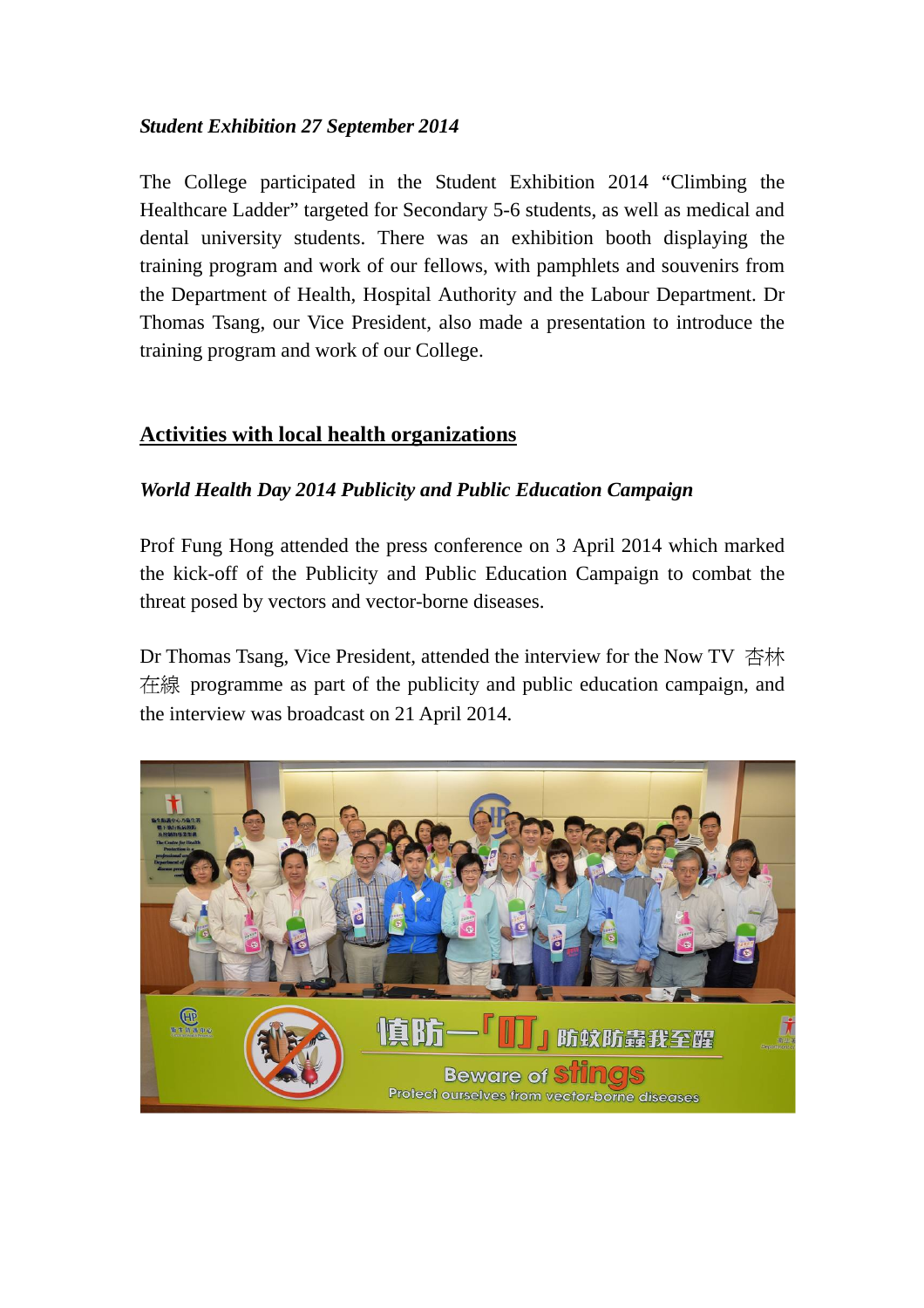#### *World No Tobacco Day, 31 May 2014*

Both Dr Thomas Tsang, Vice-President and Dr Mak Sin Ping, Council member, were invited and represented the College to attend the event organized by the Council on Smoking and Health.

#### *7th Cross-strait Conference on Tobacco Control, 2 - 3 September 2014*

Dr Thomas Tsang, Vice President, represented the College to attend the 7th Cross-strait Conference on Tobacco Control organized by the Hong Kong Council on Smoking and Health.

Dr Mak Sin Ping, Council member, was invited by COSH to be the Chairman of the Scientific Committee and moderator for one of the sessions at the Cross-strait Conference on Tobacco Control.

#### *Joint press conference with Centre for Health Protection 30 September 2014*

Prof Fung Hong joined the Centre for Health Protection of the Department of Health in a Joint Press conference to make appeal to the target groups for seasonal influenza vaccination. Other participating organizations included the HK Academy of Medicine, the HK College of Family Physicians, the HK College of Obstetricians & Gynaecologists, the HK College of Paediatrics and the HK College of Physicians. The joint press conference was well received and covered by media.

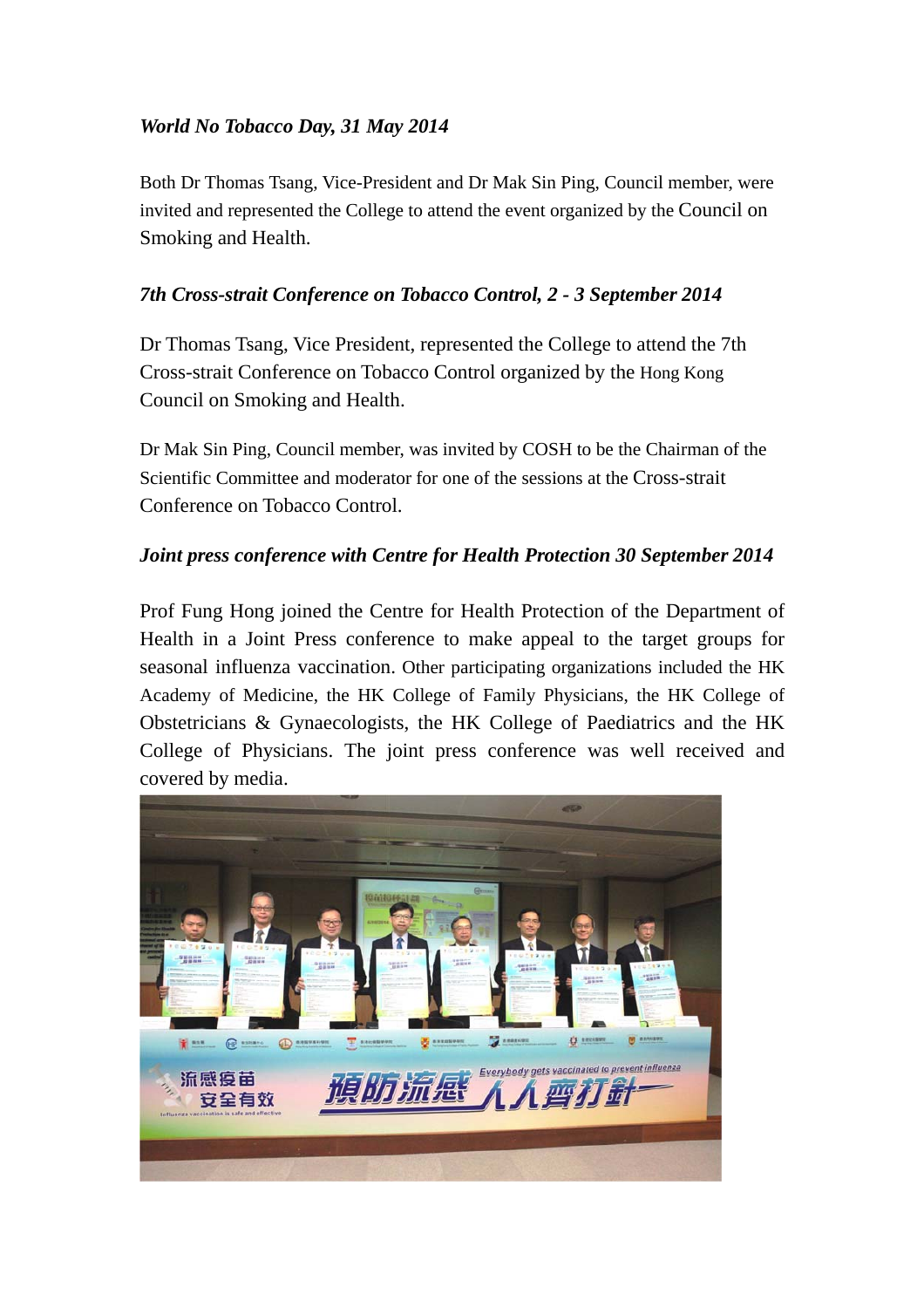## **Renaming of the Occupational Medicine Subspecialty**

The OM Subspecialty Board of the College proposed to rename the Subspecialty in Occupational Medicine as Subspecialty in Occupational and Environmental Medicine to follow the international trend and to reflect better the content of the training programme.

The proposal was endorsed by the Academy's Council on 18 September 2014 and took effect on that day. The HKAM has written to the Medical Council of Hong Kong(MCHK) to inform them of the renaming. It is expected that the MCHK will amend the Specialist Register accordingly.

### **CME report**

The first annual report for the CME Cycle 2014-2016 will be due on 31 December 2014. A copy of the CMECPD Principles and Guidelines for the 2014-2016 CME Cycle was sent to all fellows on 29 August 2014.

The CMECPD report will soon be sent to all fellows for completion.

### **Revision of Examination fees**

Taking into consideration the inflation and increase in the cost of living in the past years, as well as the fact that the examination fees have not been revised since the set up of the College, the College Council at its meeting on 16 April 2014 decided to revise the examination fees of Fellowship examinations with effect from 1.1. 2014, as follows:

| <b>Examination</b>             | <b>Existing rate</b> | <b>Revised rate</b>  |
|--------------------------------|----------------------|----------------------|
|                                |                      | (wef $1.1.2015$ )    |
| Part I Fellowship examination  | HK\$6000             | <b>HK\$8000</b>      |
| Part II Fellowship examination | HK \$10000           | HK\$10000            |
| (AM, PHM)                      |                      | (no change)          |
| Part II Fellowship examination | HK \$10000           | Written<br>Exam      |
| (OM) Written and Clinical      |                      | HK\$10000*           |
|                                |                      | <b>Clinical Exam</b> |
|                                |                      | HK \$10000*          |
| Exit examination               | <b>HK\$6000</b>      | <b>HK\$10000</b>     |